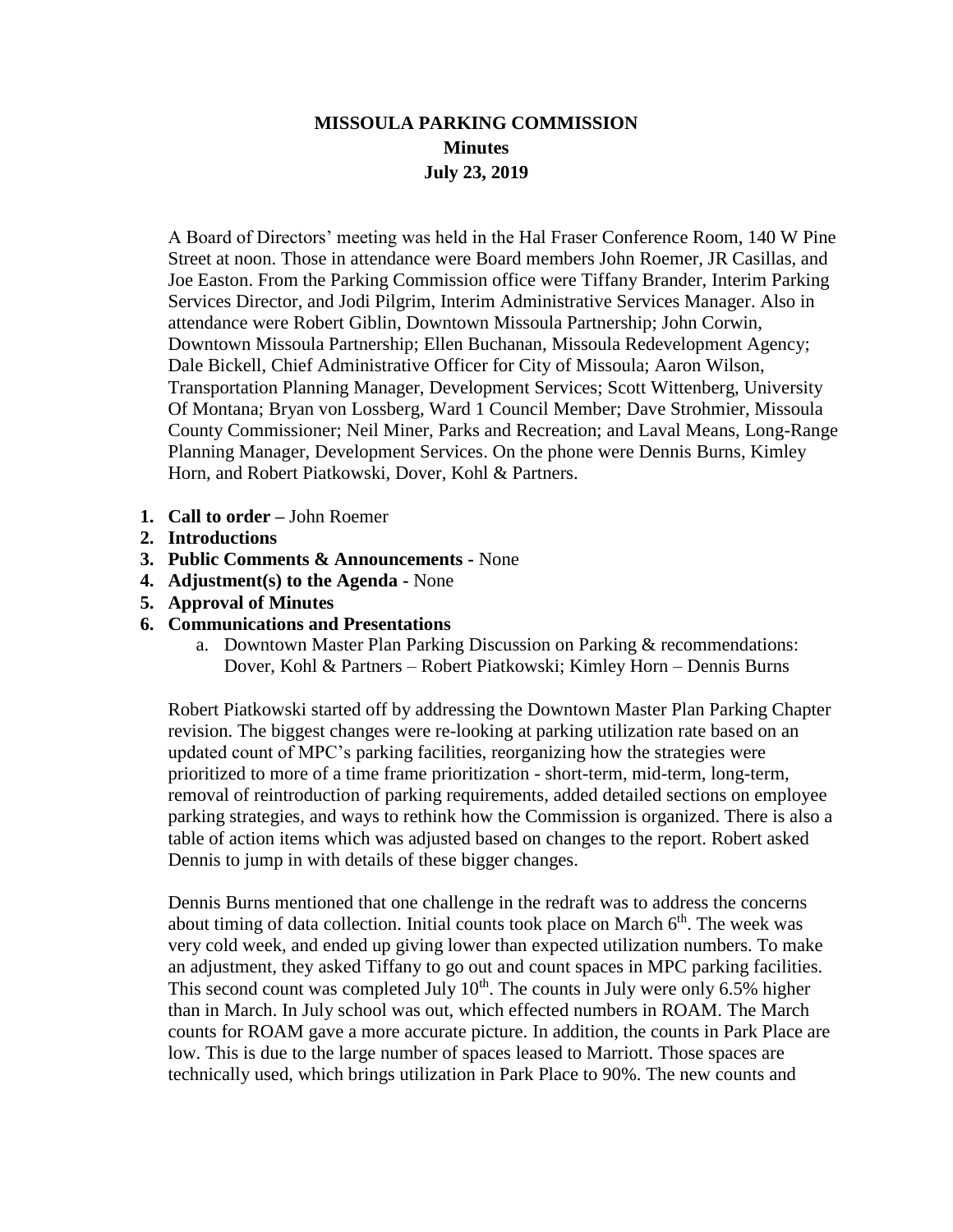adjustments made brought overall occupancy to 85%. This is a better reflection of utilization.

John Roemer asked for any questions for Dennis.

Dennis explained they left the rest of the data as it was because there was not the budget to recount everything. The data is a pretty good representation of what is going on with MPC managed parking.

Ellen Buchanan asked how the adjustment in numbers influence the parking chapter recommendations.

Dennis stated the numbers didn't really change recommendations dramatically.

Ellen pointed out that in the first draft there was a threshold of 85% utilization and we were at 66%. Now we are at that 85% threshold. Doesn't that influence something?

Dennis stated the assets MPC has now are reaching effective capacity now. MPC can probably get by for now.

Joe Easton wants to know about methodology to get the number used for occupied spaces on the Leased Parking Table and the Executive Summary. We show lease parking controlled by MPC to have 57 available spots. On the Executive Summary table, it shows 33% available, which is 33% of 972. It seems that the leased parking table is a more accurate representation of use of MPC resources, separate from on-street parking, not the table that has a count of used on two snapshot days. If an employer came in today and wanted 100 spots for their 100 employees, we would not have that available, but if we rely on the table it implies that there are 300 spots open. We're trying to figure out how often or how frequent people with lease parking spots are using their leases. The question is what is the goal of the Master Plan, and what are we trying to represent? It seems like there is no parking available to be leased. That table shows we have parking available. So which is the conclusion and what does our community believe that we would like to see in this report?

Dennis believes the biggest concern is the lack of parking as it relates to the need for meeting future employee parking needs going forward. That's why they did a special look at lease parking. The recommendation was to really look at how the lease parking is currently being used and oversell potential. He believes it could be more aggressively oversold. You still have to be careful because you don't want to oversell to the point that no one can find a space, but it is the recommendation to look at oversell potential. It is also recommended to look at shared parking resources that might be privately owned facilities that the Parking Commission could lease or could partner with a private developer.

Joe clarified that it is a policy direction for the Parking Commission to oversell existing spots. He asked if that recommendation is clear in the plan.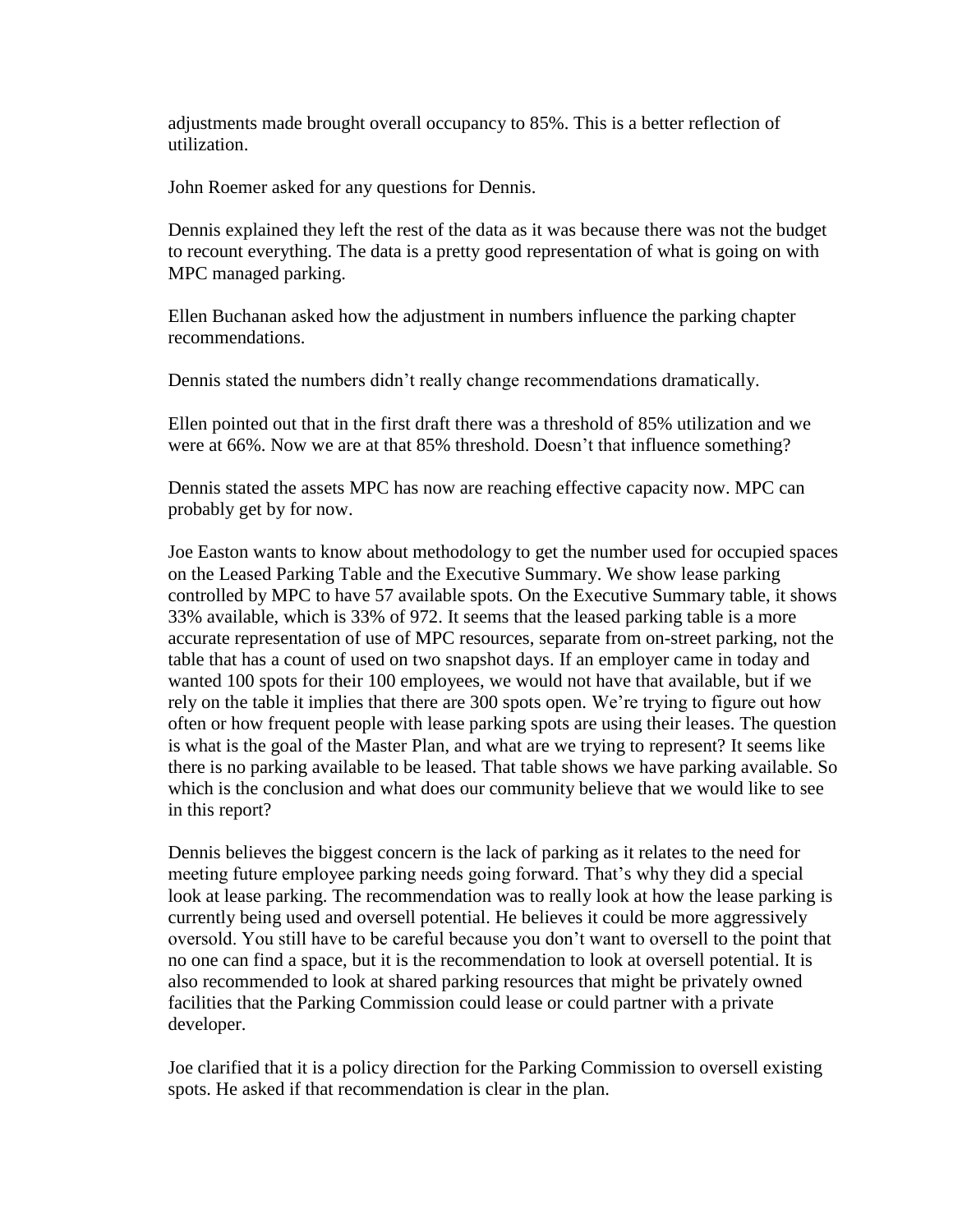Tiffany noted that in Park Place and ROAM, we are not able to lease to anymore businesses. Those are the only waiting lists that we have at this point, so in those garages we can not over lease. We can over lease all our other facilities, but not those two garages. The Park Place bonds aren't callable until 2024. When we no longer have those restrictions, we can oversell starting at at least 15%, but it is a bigger conversation than just the Master Plan meeting.

JR does not believe it is a clear policy recommendation in the document.

Joe was trying to tie the three pieces together and doesn't see that there is a clear recommendation.

Tiffany asked for this recommendation to be added as an action item in the short-term.

Robert Piatkowski will add the short-term action item specifically to look at a policy for overselling the lease spaces.

Dale Bickell had trouble reading the lease parking table. What are the assumptions to be made for the available column? The math doesn't always work straight across to give the number shown.

Tiffany explained that the table is from our in office spreadsheet. In areas where we have already oversold, the percentages don't match on the table. Available spaces is actual number of physical spaces in the lot. And then there is the number that we've leased out or oversold.

Dale asked if the Parking Commission has created a formal oversell policy.

Tiffany said no. We do have certain lots that are oversold and shown on the table. The table is just our in-office lease table, so maybe it is not the best format for this document. It is just what we provided Kimley Horn to let them know what our current leases look like.

Dennis summed up MPC does not have a specific oversell policy. MPC probably could oversell a lot more than what is currently oversold. Having a policy that assumes a certain level of oversell is needed. There would have to be a range based on an understanding of how each lot is used. It would increase the number of leased parking available in the short-term and still leave a need for more leased parking going forward. This will help to get the most out of the existing assets MPC has.

Brian von Lossberg asked the value of having this table this way when it's already out of date. There may be policy direction that the data helps inform. From a public document standpoint, in a Master Plan that is setting a vision of where we want to be, why is this in here?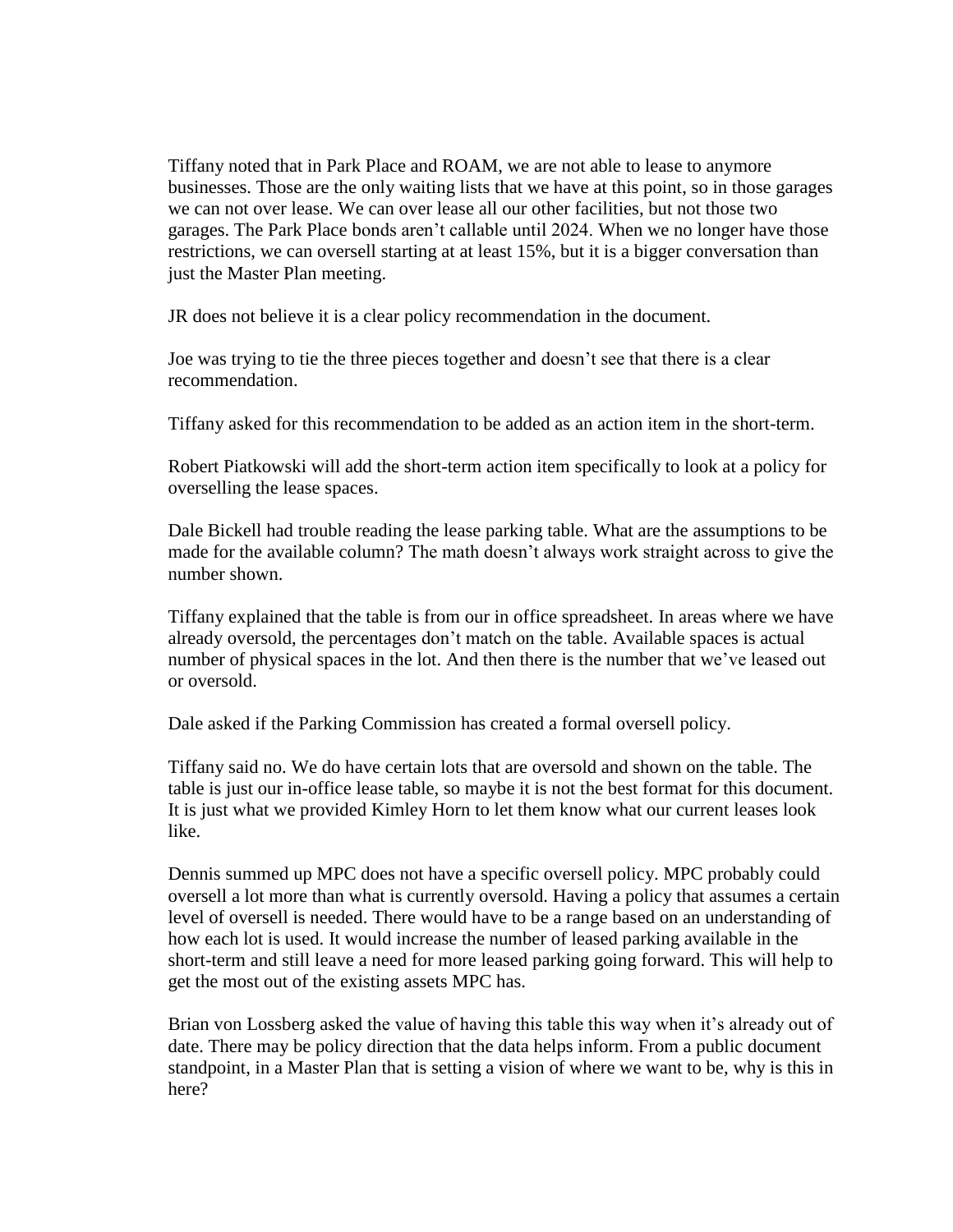John Roemer answered the table is illustrative of usage that's going on. It is a dynamic piece – it changes every day or monthly depending on how we modify these things. However, on page 1.15 we could insert some language that states this table illustrates the leased parking inventory on such-and-such a date. It might help clarify what the illustration is.

Brian agrees that adding a clarifying statement is necessary. Brian asked when we talk about overselling, we talk about increasing the number of lease spaces. Does this oversell also include increasing the number of public spaces?

Tiffany clarified the terminology. All parking is public parking. The difference is between lease parking and hourly pay parking. She then explained that, no, this is only related to lease spaces and does not include turning any lease spaces into hourly spaces.

John Roemer mentioned that that is another step we could be looking at.

Brian noted that he often hears complaints from business owners in the area of Park Place. At lunch time you go in and all the hourly spaces are full. There are many empty spaces, but they are leased and not available.

Tiffany explained that Park Place has 44 hourly spaces at the entrances. It was always part of the plan to look at usage and possibly transition some of the lease spaces to hourly spaces if it became necessary. Until the Mercantile was completed, there were no waitlists at Park Place. It has since become clear that we need more hourly spaces there. With requirements for bonding, we have to consider whose leases we cancel to create those spaces. With the current leases being underutilized, we won't need to cancel any. Instead we would look at changing lease spaces to hourly pay spaces prior to looking at over leasing.

Brian would like to see that as an action item.

John Roemer stated that it doesn't seem to be anywhere in the plan.

Tiffany acknowledged that it is not in the plan. It is, however, something we've been discussing and seems like a good short-term item.

Dennis has some concerns about how MPC is allocating spaces in Park Place based on the fact that it was partially funded by exempt bonds. With the IRS use rules, he believes it says MPC can only have 10% of the spaces that are leased out on a long-term basis. Did MPC ever get a bond council to review that?

Ellen Buchanan stated that the bond council created the formula.

Tiffany explained that none of our leases are considered long-term leases.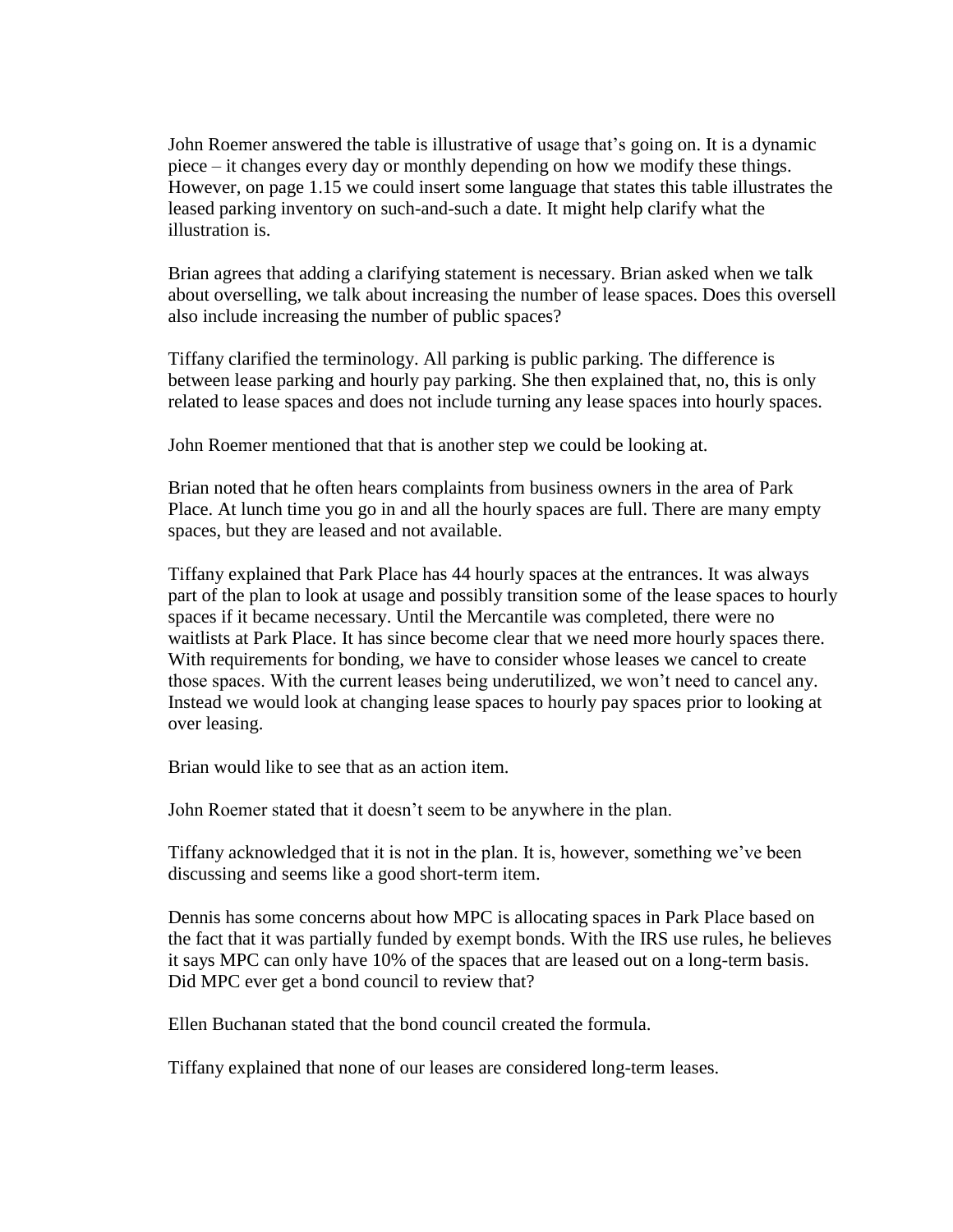Ellen stated that, except for the cash that went in, Park Place was paid for almost entirely by tax exempt bonding.

Tiffany explained that the spaces currently leased to Mercantile, since they have the most spaces, have been filtered into our cash financed spaces. This allows us to lease the Park Place business spaces to more than one business.

Dennis stated that if we are comfortable with the bond attorney's ruling, that's fine. It is just different than what he has seen done in other places.

Ellen would like to request a glossary of terms for all the acronyms in the chapter. It's not very user friendly for the public without a glossary.

Robert will put something in toward the beginning or end for the entire Master Plan document, not just the Parking chapter.

Ellen has a comment on 1.17. This came from last discussion where Riverfront Triangle was ignored in terms of parking and impact. Now it has been incorporated. The placement in this document seems like Riverfront Triangle and development of the hotel and conference center is a MPC project, which it is not. It's even listed in program accomplishments.

Dennis will address that placement.

Tiffany noted under summary of program accomplishments – the final bullet point before the Riverfront Triangle refers to updating PARCs and LPR, and above that it talks about Passport parking. Then the final bullet point under other program accomplishments talks about MPC providing Passport. It feels repetitive. Maybe we can strike one or the other.

Dennis agreed.

Ellen would like to discuss on page 1.86 where there is discussion about capacity of Parking Commission to do other projects – it is stated that MPC is tapped out in terms of bonding capacity after building the Park Place garage and the acquisition of one floor of parking in the new ROAM Student Housing project. The Parking Commission did not pay for the parking floor at ROAM. The Parking Commission is only financing 60% of Park Place. Ellen would like to see the analysis of what the bonding capacity is, because the document just states there is none.

Joe agrees. We did not pay for ROAM building. MPC paid for control arms. It is just not accurate to say MPC is tapped out.

Dennis said last time we said we would have MPC bonding capacity looked at.

Ellen asked if we have done that.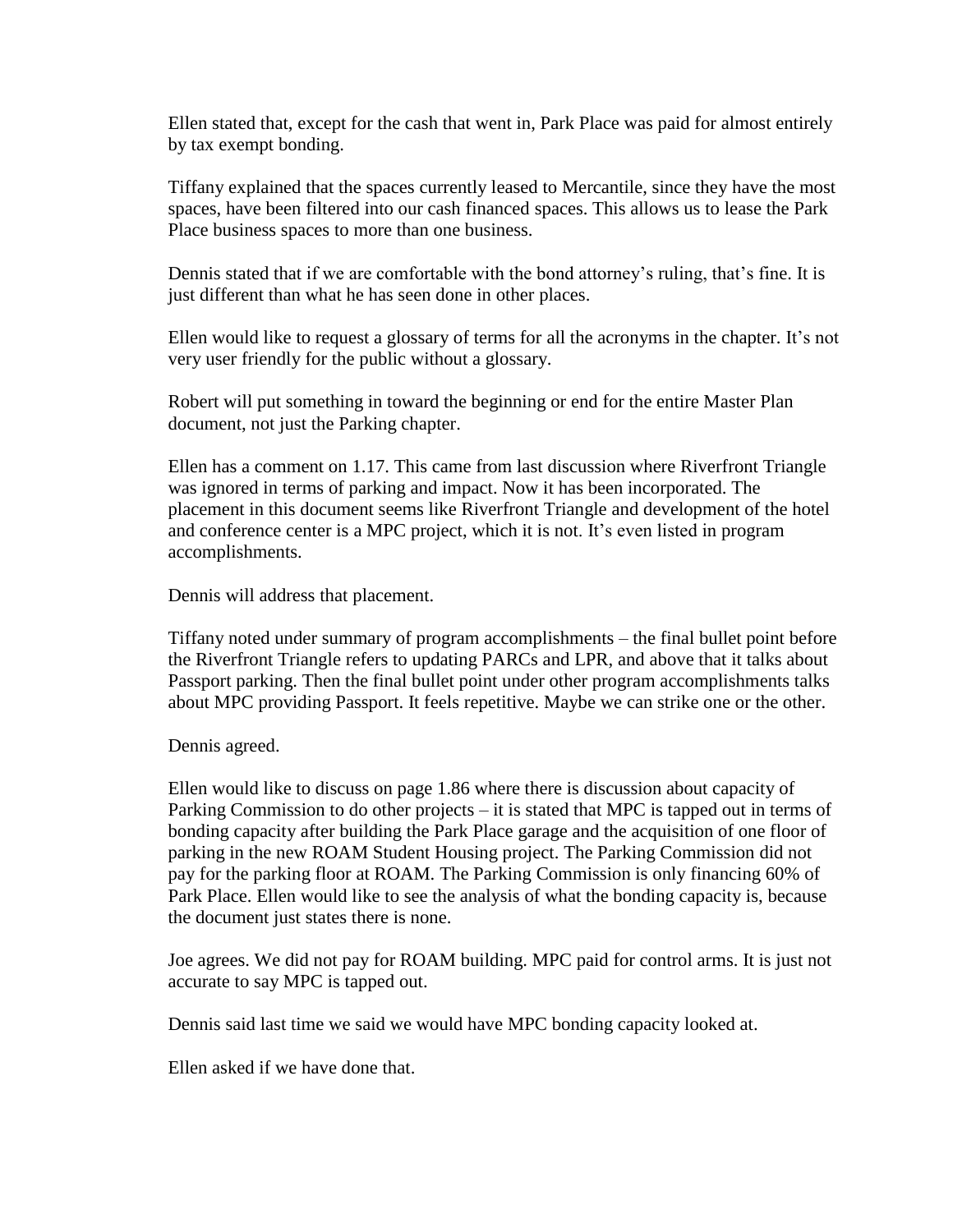Tiffany responded that we have not yet done that.

Dennis will adjust that paragraph on 1.86.

Joe referenced, on the same page, scenario 2 - he does not agree with the thrust of those paragraphs and does not feel this scenario should be discussed at this level. It should be discussed at the City Council level at least. It may be a future parking garage financing strategy, but the argument presented is highly debatable.

Ellen explained that scenario 2 deals with required parking in the CBD (Central Business District). She recalled that at the last meeting it was agreed that parking requirements would be removed from the chapter.

Dennis clarified that this section is a listing of strategies. They did strike out the recommendation for that strategy. It can be removed from strategies as well, but as far as strategies to consider – this is a strategy to consider.

Joe believes adding a parking requirement or minimum by zoning would have a limiting effect on development in Downtown Missoula.

Ellen has a question about scenario 3. Scenario 3 states that MPC has parking garages that now have their debt retired. While Central Park has certainly been paid off, Bank Street may not be, Park Place and ROAM are still encumbered. The ROAM encumbrance is a TIFF encumbrance. Can MPC still sell that asset if there are outstanding bonds that are being served not by parking revenue?

Dale stated yes, probably.

Dennis wanted to point out again these are just potential strategies – things to consider if you're looking at financing mechanisms. None of them are recommendations at this point. They're just trying to show the breadth of options that might be available mapping out a full range of potential financing strategies. If they weren't picked up in the recommendations, they were just information to consider.

Ellen mentioned that these potential strategies were couched in words that made them specific to Missoula.

John noted that they are using the word should instead of the word could.

Scott Wittenberg stated that they could add in caveats to some of the strategies.

Robert Piatkowski mentioned that when it comes to the actual report – the Downtown Master Plan, it's much more specific to what the consultant recommended, what the City agrees with, and what the residents want to see. The parking report has more information. It's important to make the distinction between what's in the downtown report and what's in the parking report.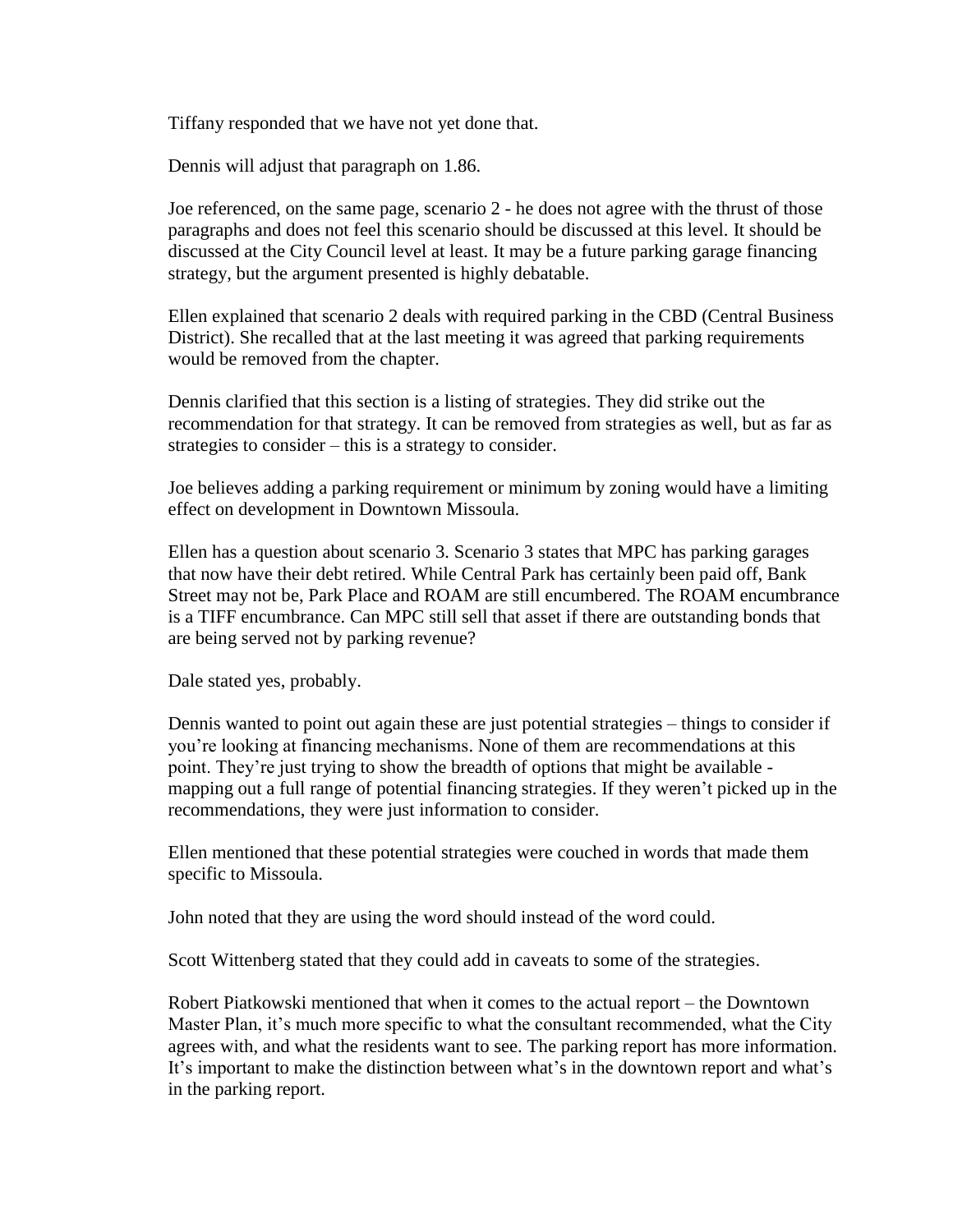Tiffany commented on the same page. Under scenario 6, the final bullet point states, "pooled resources will go farther that other agency handouts. This option is legal in some western states. Verify legality in Montana." Could we just verify legality before putting it in the plan?

Robert said yes.

Tiffany's second comment was Scenario 4 and Scenario 8 seem like they could be combined. They seem like the same thing – just one of them is an interim solution and one is long-term.

Dennis said they could be merged together - they are similar in vision.

Ellen mentioned in Scenario 5 with regard to temporary parking lots – she does not believe we will be able to create parking lots that are unpaved. We have air quality issues here that will override that every single time. She understands it isn't a recommendation, but it keeps cropping up and it's a pretty sensitive topic with our health department.

Neil stated there are a limit of days that a lot can be unpaved - around 50.

John Roemer asked to clarify – if MPC obtained a 2 year temporary lot, would we have to repave that also?

Ellen affirmed.

Brian has been an advocate of looking at a lot near the train crossing on MRL land. Are we closing the door on looking at temporary lots? There should be a way to at least look at them and consider the air quality restrictions.

Dale explained that there are ways.

Dennis was recently at a conference in Anaheim and there is a product - a large piece of material that can be rolled out over a dirt lot. You can stripe over it. It has some air quality benefits and lasts for several years. He can put that concept into the temporary parking paragraph as an option to be considered.

Ellen believes that would work.

Neil mentioned that snow removal is a consideration in our climate.

Dennis asked Ellen if she would rather eliminate the temporary parking piece.

Ellen says that temporary parking lots make some sense. It's just that the paving is usually a non-starter here.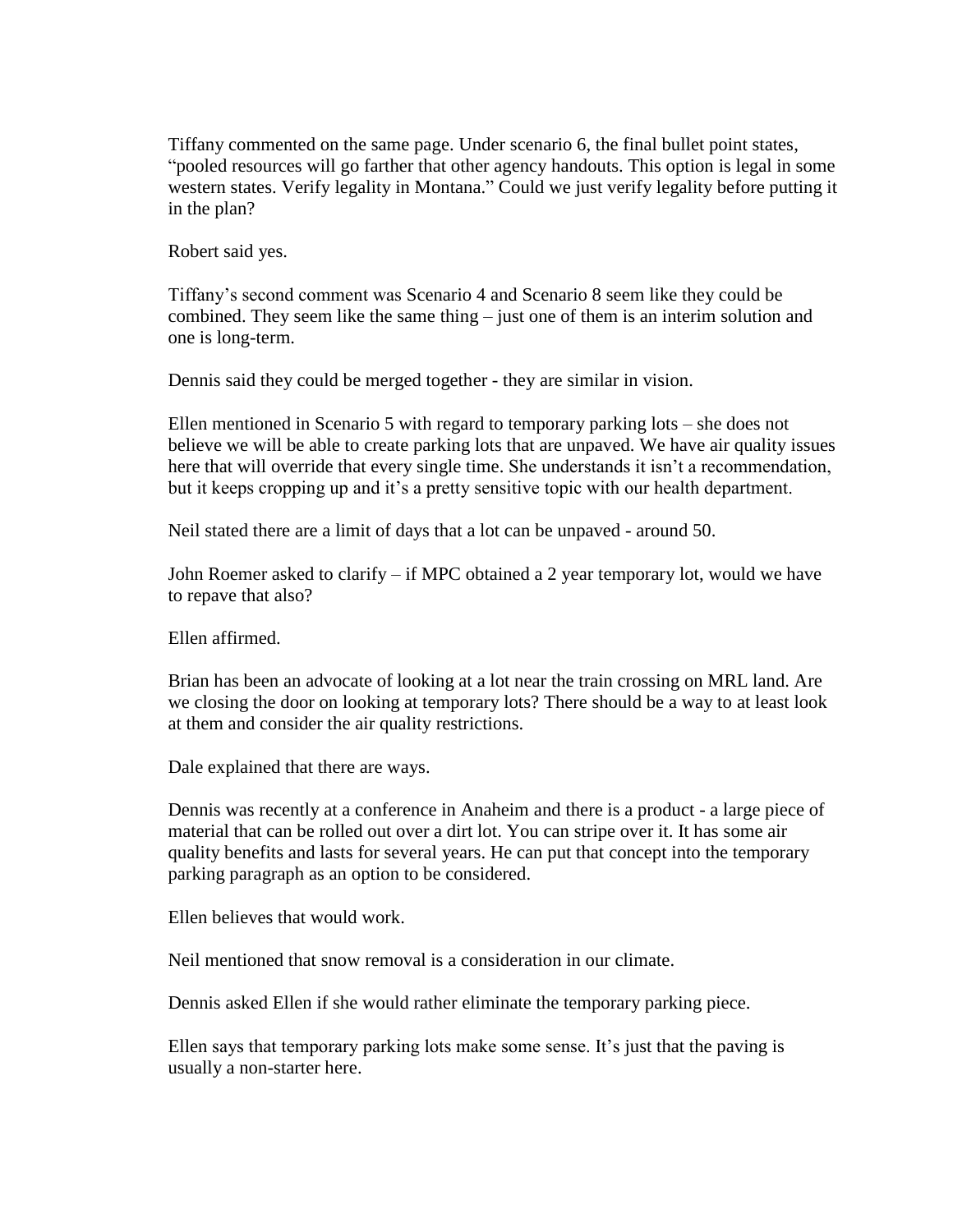Dennis noted that the other big change in the chapter is the elimination of parking minimums Downtown. We did leave in a recommendation to at least review parking requirements over all.

Laval Means added that Development Services works on zoning regulations for CBD and other zoning districts. She stated that action 15.6 is a good guidance. Development Services is talking about reviewing their zoning code in the parking chapter to modernize it. They might be working on it sooner than mid-term. Development Services would be leading it with engagement and partnership of MPC.

Robert stated we can move that up in the timeline and add Development Services.

Dennis mentioned another big change was the chapter on Parking Commission organizational structure, which was specifically requested by Mayor Engen. Normally when we're trying to fix parking programs, we try to get vertical integration of all the pieces – management of on-street, off-street, and enforcement at a minimum. In this respect, MPC already has a very organized, established, and successful organizational structure. Moving things city wide, for example having City maintenance manage Parking Commission maintenance, seems like going backwards. He provided a whole range of organizational frameworks, but really highlighted the vertical integration piece as important going forward. He thinks moving away from this model would be problematic.

Dale stated that he doesn't disagree with Dennis relative to day-to-day operations of MPC. Vertical integration in the organization is established. The issue we were looking at was integration of parking into the decision making in the City. Right now, Parking, while it's a partner, it is not part of the core decision making relative to planning and transportation overall. Parking needs to be a core partner relative to development. We need to talk about TDM strategies holistically, and Parking needs to be a part of that.

Joe asked if section 15.4 as written addresses those goals.

Dale thinks that's right. He does not believe there are a lot of efficiencies gained by spreading all the stuff around.

Joe recommends that in the lead column of action 15.4 be changed to mayor's office or CAO. He's ready to discuss those types of changes and focus of the Commission as well as the role of the director and various leadership teams. He doesn't think we as a commission have capacity or ability to review all those factors in the context of what the City does.

Ellen referenced, on Strategy 19 – implementing paid on-street parking in new areas, there's a statement that says before implementing paid parking within a parking management district, the area must already have time limit restrictions in place with enforcement. It may have even said there needed to be 2 years before going to a paid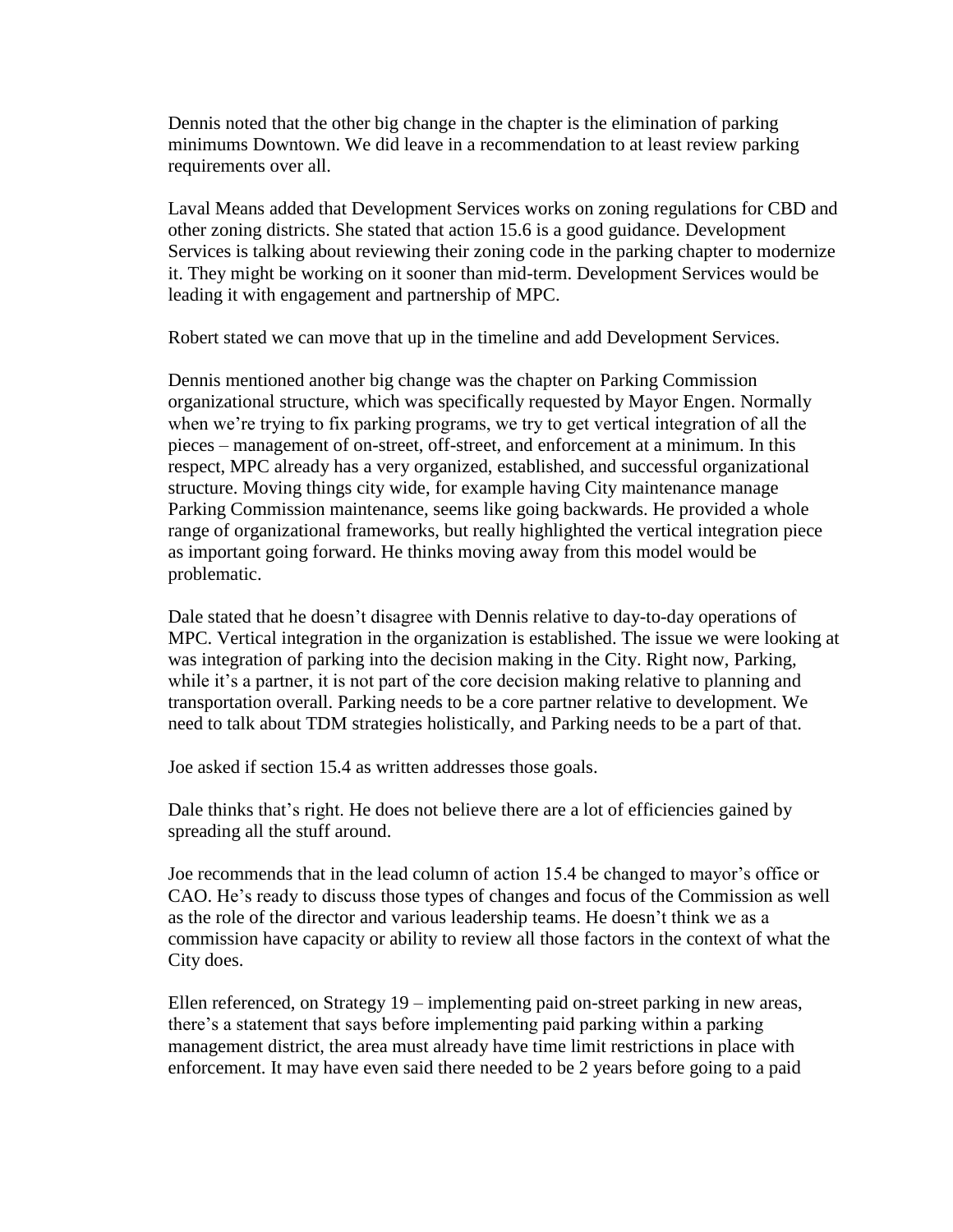situation. She asked Dennis to elaborate a little because it doesn't seem very practical from a financial standpoint.

Dennis explained that the goal is to put metrics in place for starting new managed districts. There needs to be a minimum size and a minimum parking demand and a minimum parking enforcement in place, in theory, before you start implementing a meter district. The strategy was trying to provide some guidance and thresholds to have in place.

Ellen thinks some of the real pressure that is going to come on to the Parking Commission is what do you do about the hip strip. The other one is once Riverfront Triangle develops or if there are more additions at the hospital. What do you do with that area West of Broadway and North of the river?

Dennis stated that this is not a recommendation to expand the jurisdiction into those areas. That would be a first step.

Ellen inquired, from a practical standpoint, how do you do time limited parking enforcement for 2 years without revenue streams outside of fines? Does that math work?

Dennis calls this a softer approach so we could be invited in. We can start to develop a partnership and working relationship before just dropping meters in.

Ellen understands that part, but how financially does it work to enforce without revenue.

Dennis said there would be an enforcement revenue stream.

Ellen asked if that is commonly how parking expands into new metered parking areas.

Dennis stated that the process mapped out is what they see as a good way to move forward for adding new meter areas. Usually it is neighborhood specific.

Ellen requested that Dennis go through and look at how the strategies have been organized sequentially. It may be out of order.

Dennis will look at that.

Dale had an aside regarding the Hip Strip. In meetings he's had with that group, the business owners seem eager for management.

Dennis wanted to address the other big new section on employee parking programs. It came from a combination of research he has done on employee parking and then TDM (Transportation Demand Management) Strategies. Although it talks specifically about employee parking options here, there is also a section of specific recommendations based on other programs around the country for management of employee parking through TDM strategies. The employee parking piece is a critical piece going for. We could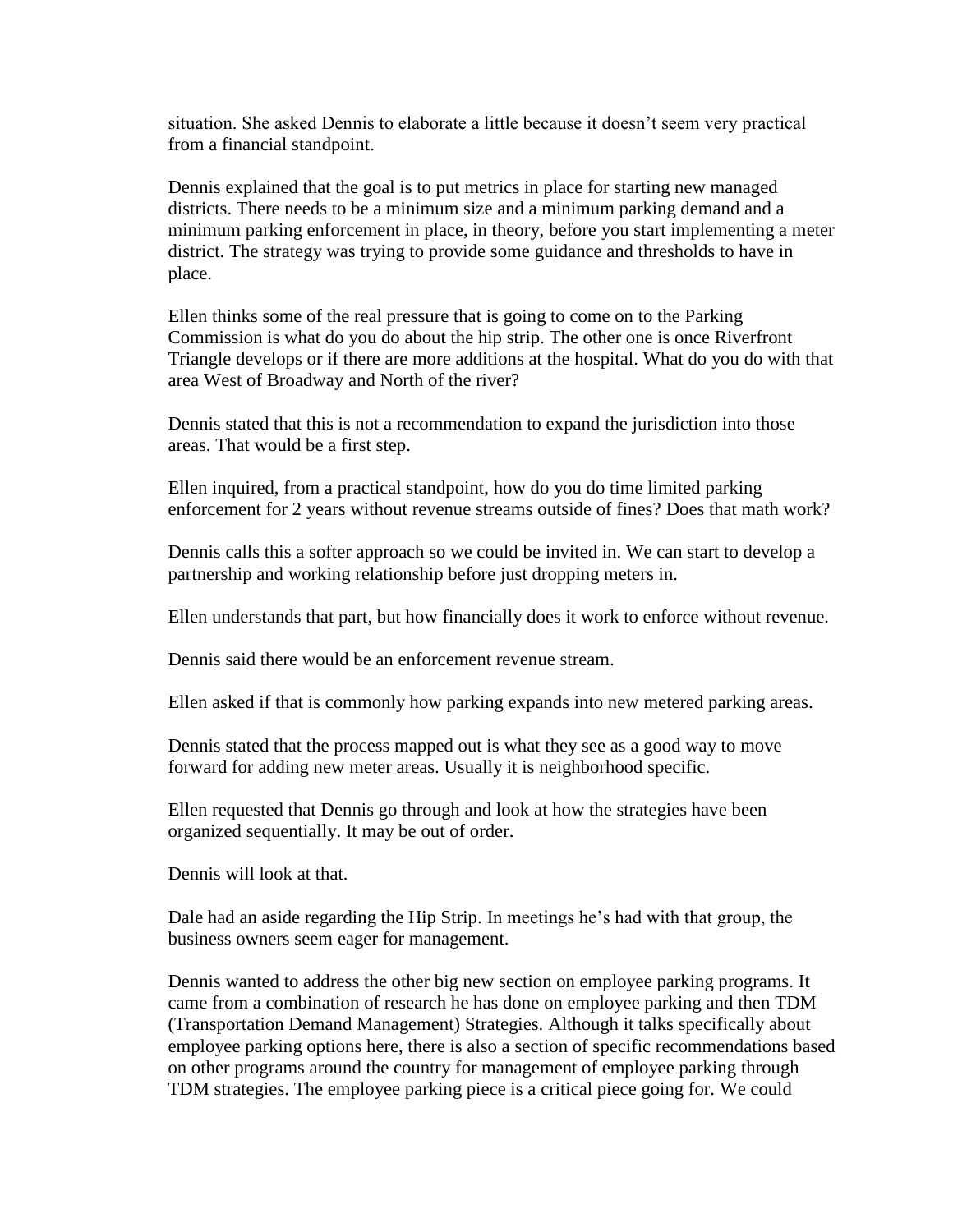shrink down this chapter significantly and put it as another appendices, but it was important for everyone to see all the information at least once.

Tiffany mentioned in reading employee parking strategies it seems geared toward individual employers instead of toward MPC. Are there specific recommended strategies that MPC should take to relieve current employee parking issues.

Dennis stated that the goal was to present a collection of strategies for MPC to review and decide if they make sense, or are applicable for Missoula. There are a whole range of options others are trying. He was hoping we would review them all as a menu of options.

Tiffany would like to go through those options with Dennis. Dennis will do that. Tiffany also pointed out that on that strategy, we have it listed as Strategy 13 and not Strategy 3.

Robert noted this discrepancy.

Tiffany's final comment for the moment is instead of having priority rating, could we make them strategy ratings to lessen confusion?

Dennis asked how about time-frame?

Tiffany agreed.

John asked if we should move pieces to appendix.

Ellen suggested a disclaimer for suggested strategies. A lot of the strategies questioned – Dennis mentioned they are just things to look at and not recommendations, but the whole thing is under the category "recommended strategies", which is confusing.

John suggested we change it from recommended strategies to suggested strategies.

Tiffany noted that on page 1.9, short-term, mid-term and long-term priorities could be short-term, mid-term and long-term strategies.

Dennis agreed with that

Aaron Wilson noted we already have resources for a lot of the employee parking/TDM strategies and have been trying to engage with employers. With the resources we have, how do we transition from waiting for employers to be interested to getting employers to adopt the strategies? We're already doing most of the employee strategies, we just don't have the buy in from employers. How do we get the door open to make the strategies happen?

Dennis has strategies from other communities he's worked in, and will add a piece on that.